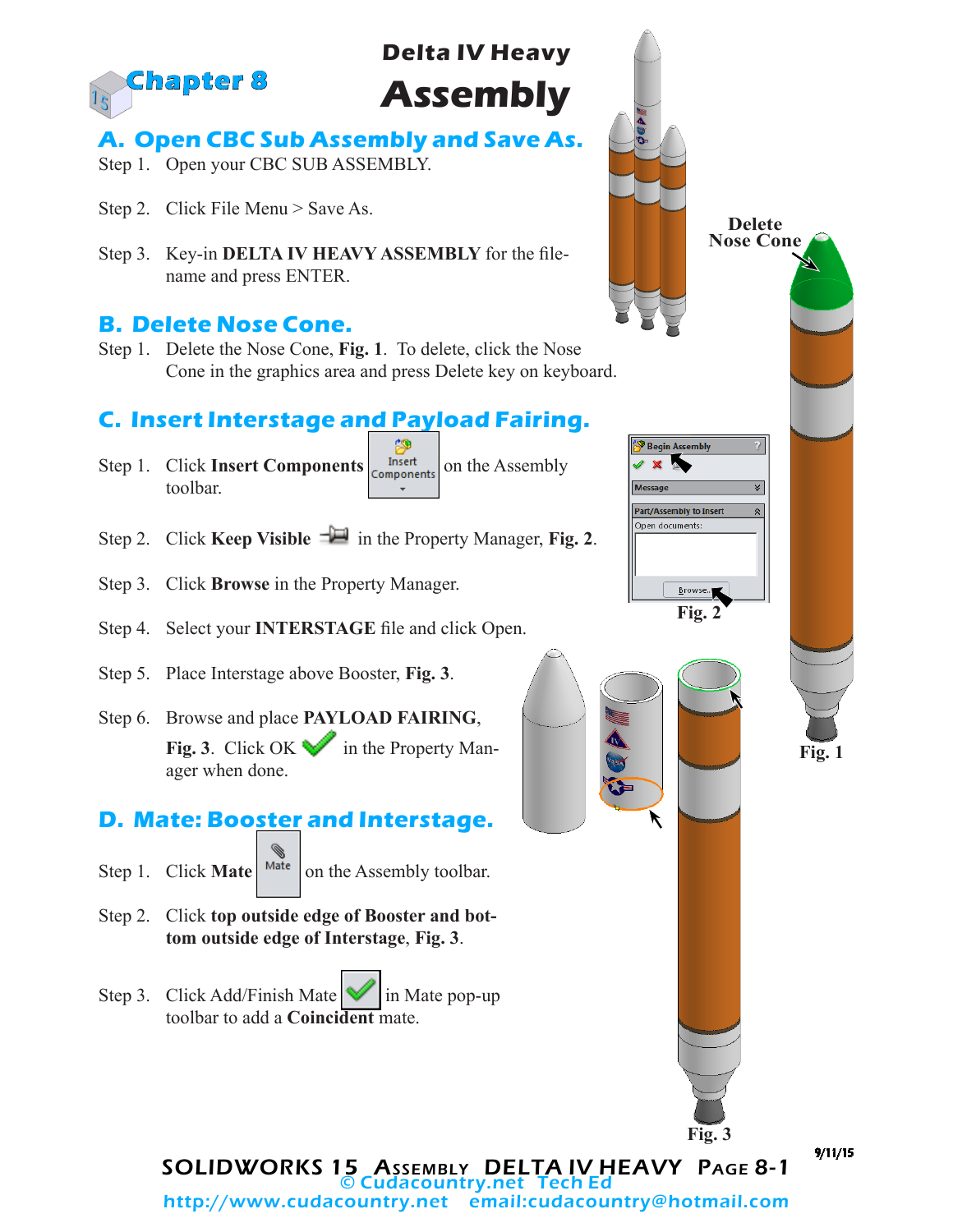## **E. Mate: Interstage and Payload Fairing.**

- Step 1. Click **top outside edge of Interstage and bottom outside edge of Payload Fairing**, **Fig. 4**.
- Step 2. Click Add/Finish Mate  $\mathcal{U}$  in Mate pop-up toolbar to add a **Coincident** mate.
- Step 3. Click OK in the Property Manager when done.
- Step 4. Save. Use **Ctrl-S**.

## **F. Insert CBC Assembly.**

- Step 1. Click **Insert Components of the Assembly** toolbar.
- Step 2. Click **Browse** in the Property Manager.
- Step 3. Select your **CBC ASSEMBLY** file and place, **Fig. 5**.







SOLIDWORKS 15 Assembly DELTA IV HEAVY Page 8-2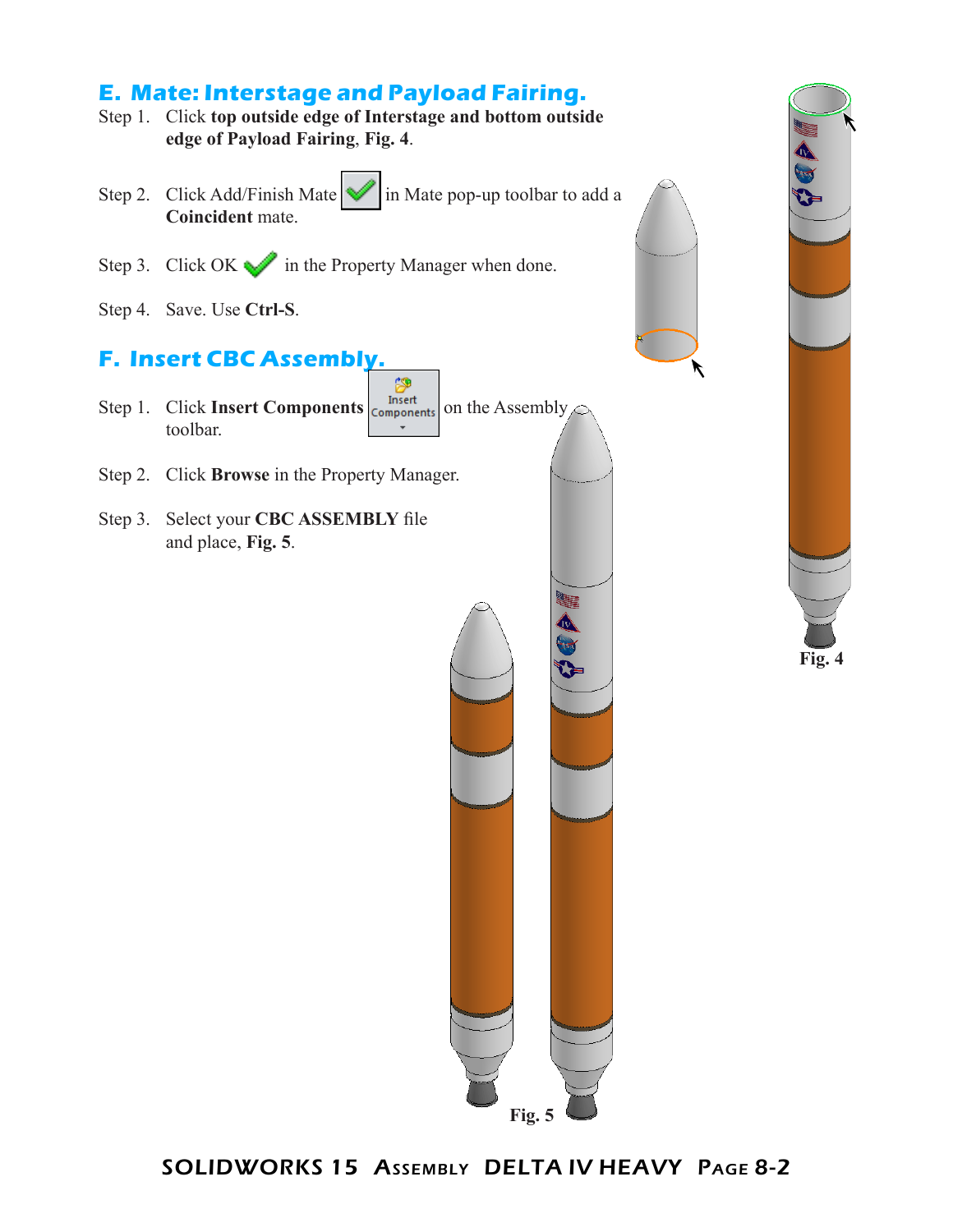## **G. Mate: CBC Assembly Front Planes.**

- Step 1. Click **Front**  $\Box$  on the Standard Views toolbar. (**Ctrl-1**)
- Step 2. Click **Front Plane**  $\Diamond$  and click **Mate**  $\Diamond$  on the Context toolbar, **Fig. 6**.
- Step 3. Expand the flyout Feature Manager design tree in the top left corner of the graphics area, expand **CBC Assembly** and click **Front Plane**  $\Diamond$ , **Fig. 7** and **Fig. 8**.
- Step 4. Click Add/Finish Mate  $\blacksquare$  in Mate pop-up toolbar to add a **Coincident** mate.





SOLIDWORKS 15 Assembly DELTA IV HEAVY Page 8-3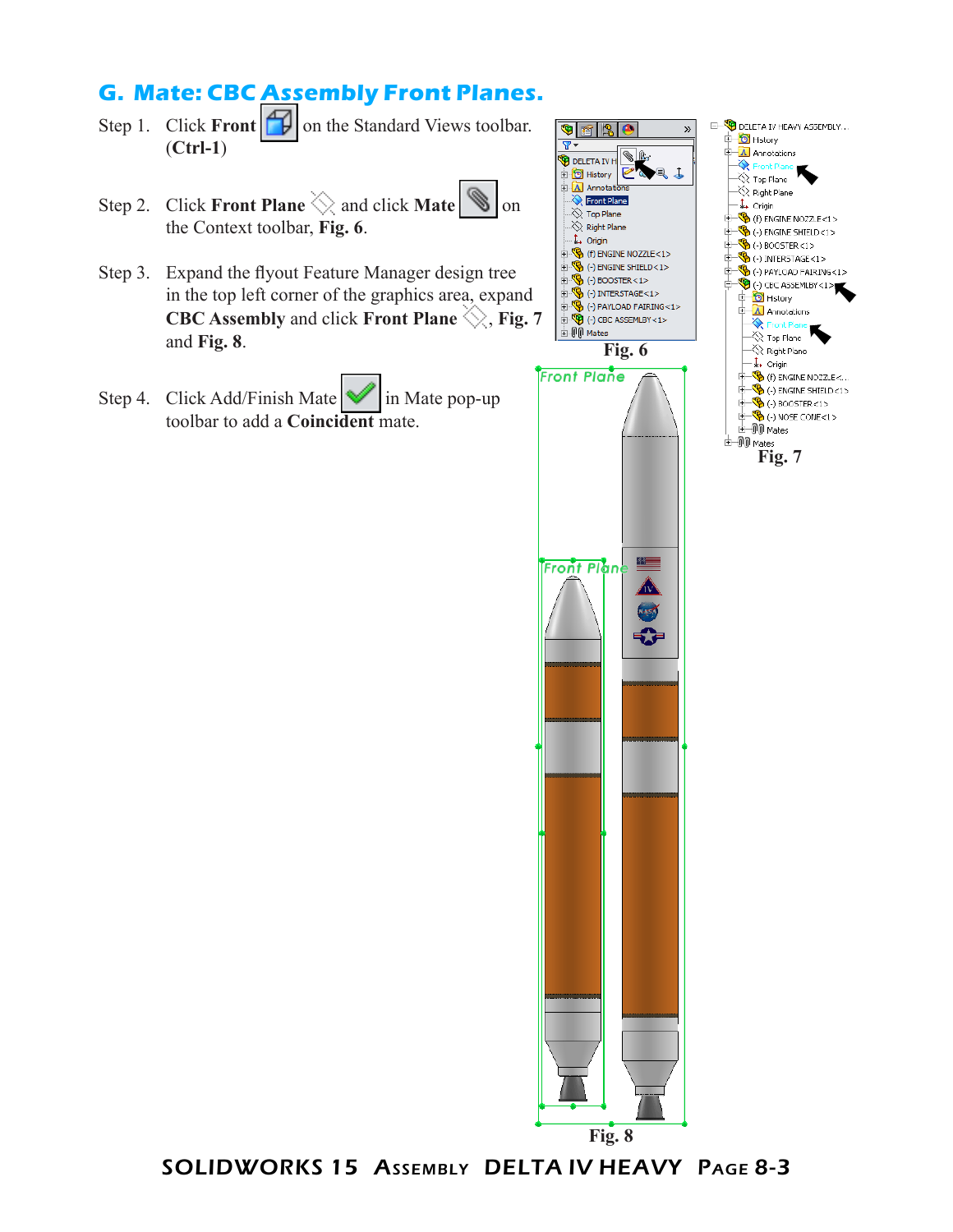## **H. Mate: CBC Assembly Top Planes.**

- Step 1. Click **Top Plane**  $\Diamond$  in flyout Feature Manager design tree, expand **CBC Assembly** and click **Top Plane**  $\diamondsuit$ , **Fig. 9** and **Fig. 10**.
- Step 2. Click Add/Finish Mate **in** Mate pop-up toolbar to add a **Coinci**dent mate.



DELETA IV HEAVY ASSEMBLY...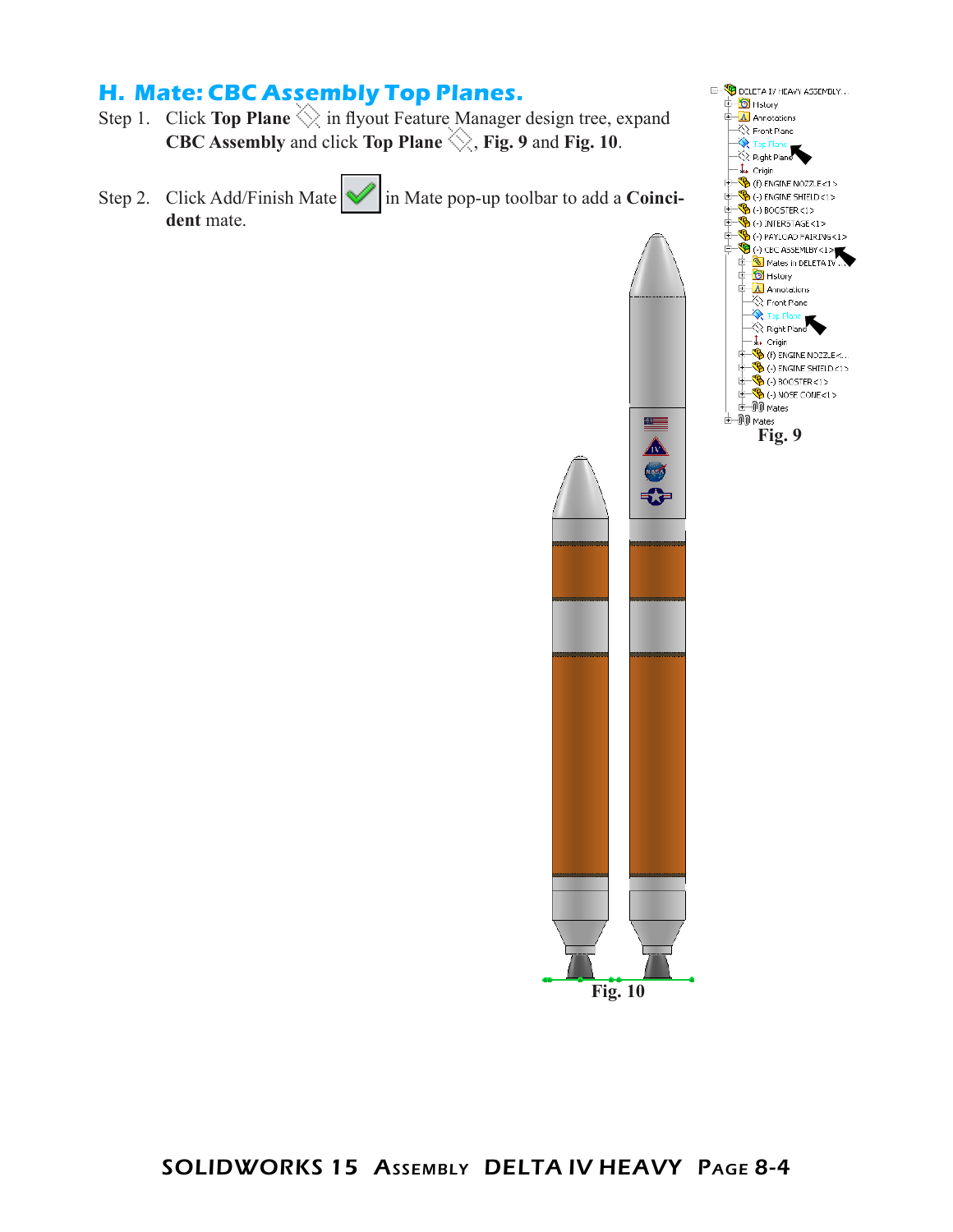### **I. Mate: CBC Assembly Right Planes.**

- Step 1. Click **Right Plane**  $\Diamond$  in flyout Feature Manager design tree, expand **CBC Assembly** and click **Right Plane**  $\Diamond$ , **Fig. 11**.
- Step 2. Click **Distance** in Mate pop-up, **Fig. 12**. Set **distance to 1.1** and press ENTER. The CBC Assembly should be positioned 1.1 from Center Common Booster Core, **Fig. 13**. If positioned in opposite direction, click **Flip Dimension**  $\mathbf{r}$  in the Mate pop-up, **Fig. 12**. Click Add/Finish Mate  $\mathbf{\nabla}$  to add Distance mate.
- Step 3. Click OK in the Property Manager when done.
- Step 4. Save. Use **Ctrl-S**.





**Fig. 13**

≝